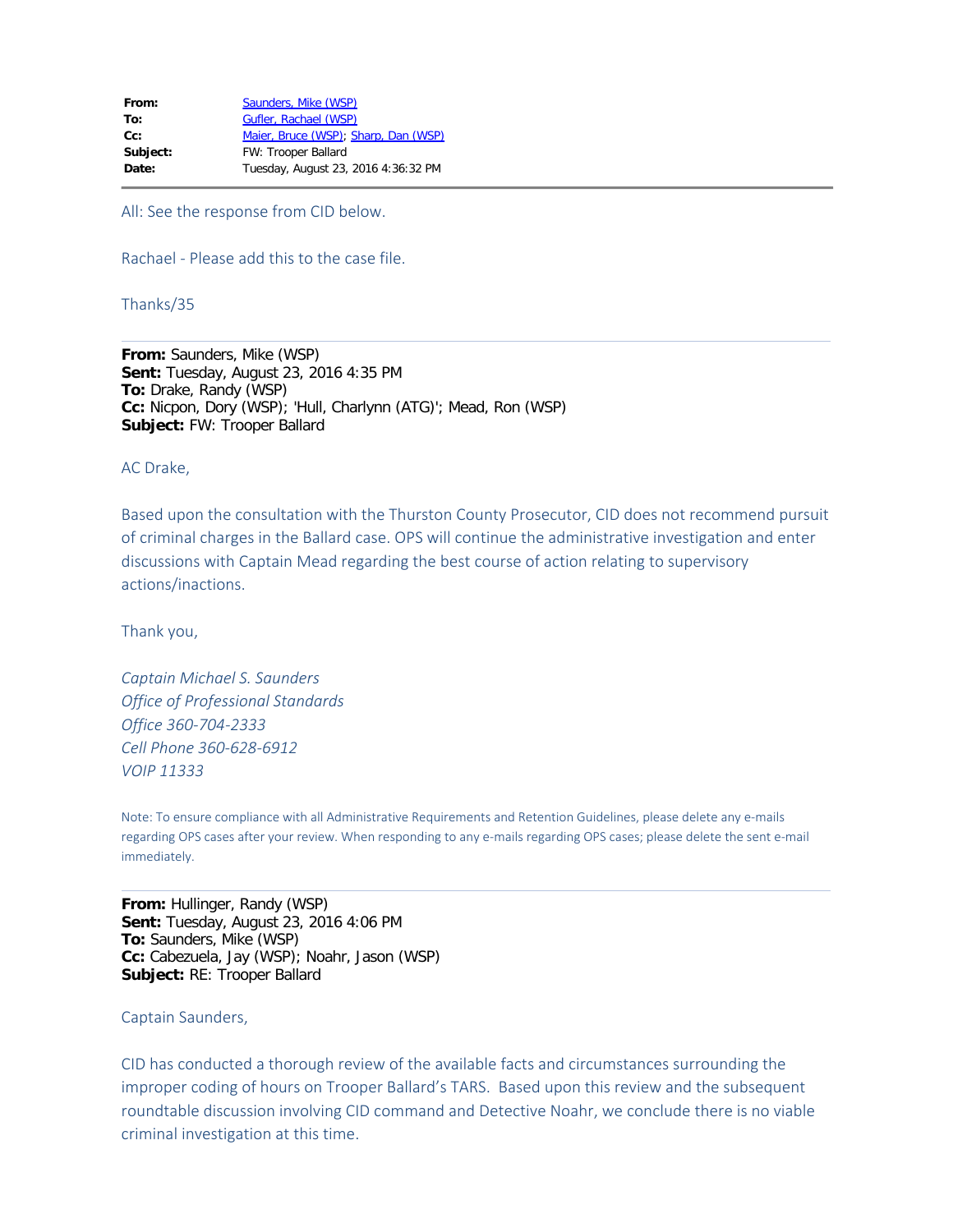This is not a case of traditional theft. A prosecutable case would be one where the employee has access to a valuable item (cash, other attractive item, etc.) and clearly takes that property, separating it from the possession of, with the intent to deprive the owner of its use or possession. For example, the employee removes money from an office petty cash fund or facilitates the issuance of payments to the employee that is more than they are legally entitled to receive. In this case, the employee is using a computer system to track his time, which he could argue was simply a miscoding, a misunderstanding of previously acceptable behavior or legitimate activity. Further, the employee could argue that whatever he was doing at his residence when he should have been in the APA was a legitimate business activity (however loosely interpreted) and it would be problematic or impossible to disprove his claims.

Detective Noahr and I had a conversation with Scott Jackson, the team leader for the felony investigation team at the Thurston County Prosecuting Attorney's Office. We stated the facts of the case, and he indicated that a prosecution would not be taken at this time for the reasons discussed above.

Should additional information come to light during the administrative investigation that would lead to admissible criminal evidence, we would be willing to conduct a criminal investigation to a conclusion.

Respectfully,

Randy

Lieutenant Randy L. Hullinger Criminal Investigation Division 360-704-2953 – Office 360-921-3010 – Cell

**From:** Saunders, Mike (WSP) **Sent:** Friday, August 19, 2016 3:18 PM **To:** Cabezuela, Jay (WSP) **Cc:** Drake, Randy (WSP); Mead, Ron (WSP) **Subject:** FW: Trooper Ballard

## Captain Cabezuela,

Per our conversation this morning, please see the comments below regarding hours not properly coded on the TARS of Trooper Ballard. Please let me know if anything additional is needed.

Thank you,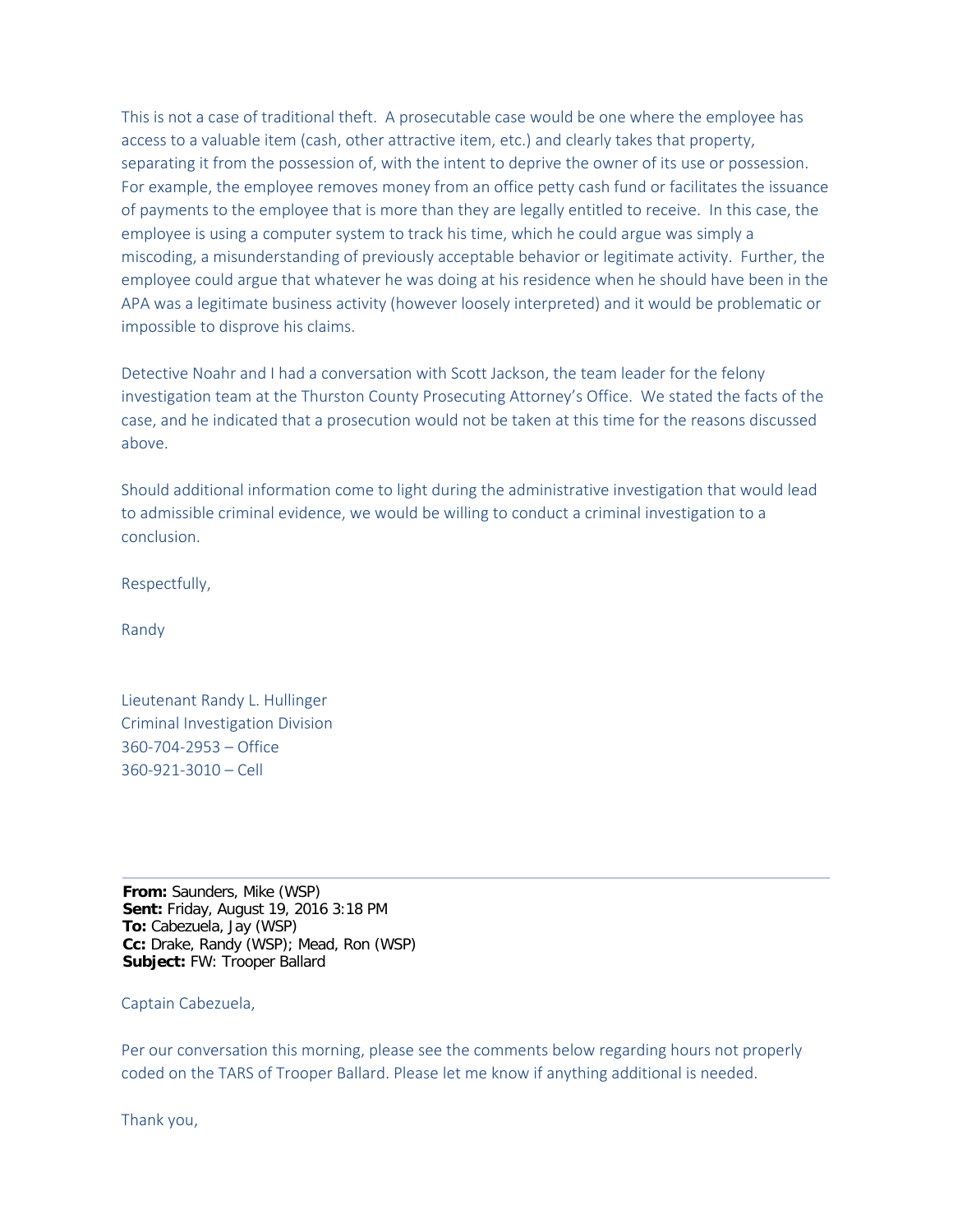*Captain Michael S. Saunders Office of Professional Standards Office 360-704-2333 Cell Phone 360-628-6912 VOIP 11333*

Note: To ensure compliance with all Administrative Requirements and Retention Guidelines, please delete any e-mails regarding OPS cases after your review. When responding to any e-mails regarding OPS cases; please delete the sent e-mail immediately.

**From:** Gregerson, Kelly (WSP) **Sent:** Friday, August 19, 2016 1:51 PM **To:** Saunders, Mike (WSP) **Cc:** Sharp, Dan (WSP) **Subject:** Trooper Ballard

Captain Saunders,

For the period of April 1, 2016 to July 25, 2016, Trooper Ballard was scheduled to work 50 shifts, generally Thursday through Sunday, with each shift being 10 hours in length. This does not include properly coded vacation or sick leave shifts.

During 31 of the 50 shifts Ballard spent a total of 54.18 hours (3251 minutes) out of his APA. A large majority of this time he was parked at his residence in Bonney Lake, Pierce County, at the beginning or end of his shift. I verified Ballard was not on a call or responding to a call for any of this time. Ballard did not have any notes on his TAR indicating a reason for leaving his assigned patrol area.

In 9 of those 31 days Ballard signed out of service on a form of leave for a total of 19.33 hours (1160 minutes), but coded that portion of his shift as duty hours worked.

This information was obtained using GPS data from his in car computer and confirmed using a different source of GPS data through Verizon. Although there appear to be numerous additional violations during this time period, any times that I was not able to confirm using GPS data were not included in the totals above.

Using the salary with benefits information from BFS for April, I determined Ballard made \$47.77/hr. Based on that hourly rate 19.33 hours of leave not taken is \$923.39 and the time not in his APA is \$2588.18. The total of both is \$3511.57. This number is an estimate based on the average lowest monthly rate and does not include the July 1 pay raise.

I am available for any further question or clarification.

Thank you

Detective Sergeant Kelly Gregerson Office of Professional Standards